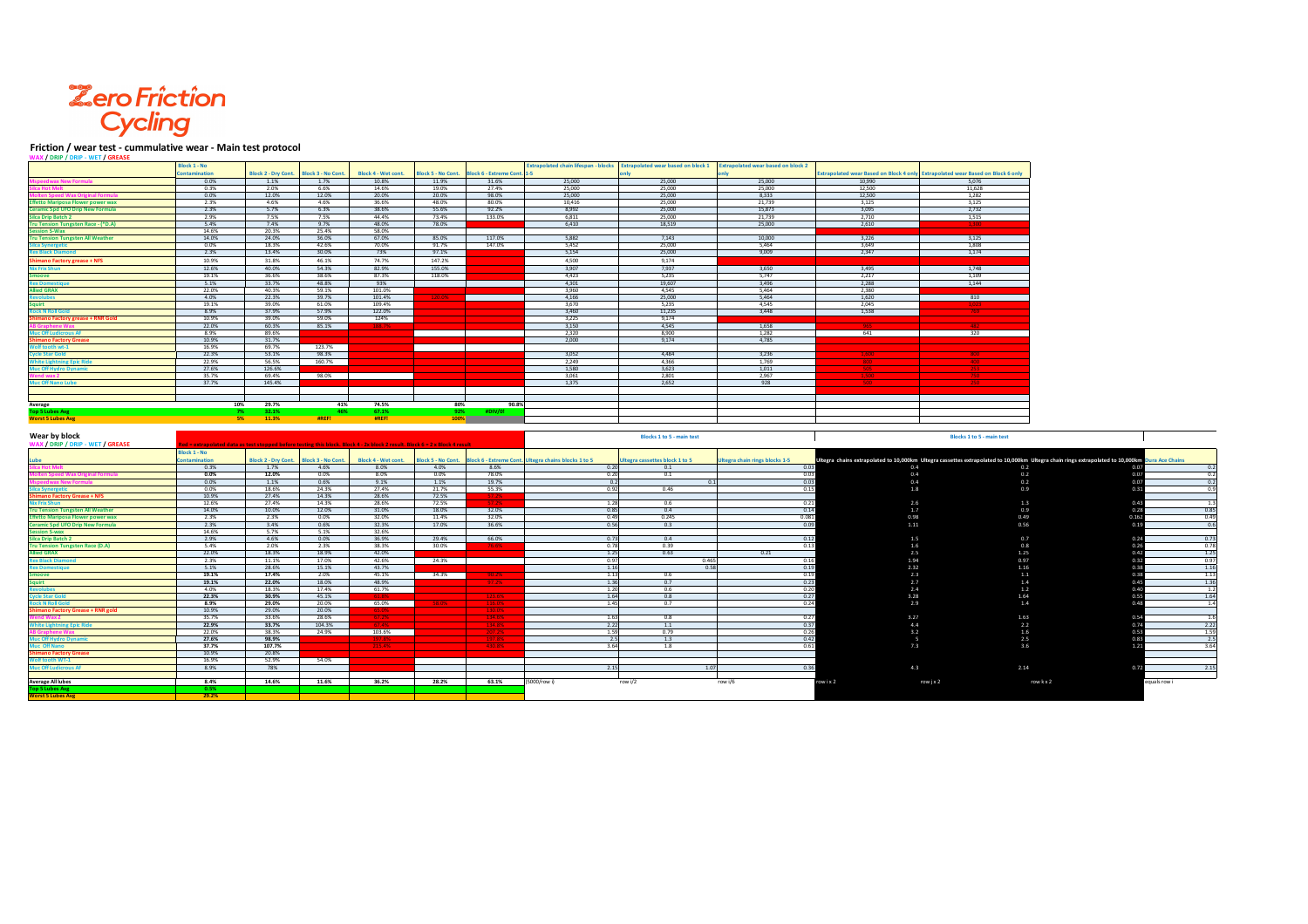| Blocks 1 to 5 - main test                                                                                                     |                                         | <b>Blocks 2 Dry Contamination</b>                                                |         |            |                                                                                                                                 |                                         |  |
|-------------------------------------------------------------------------------------------------------------------------------|-----------------------------------------|----------------------------------------------------------------------------------|---------|------------|---------------------------------------------------------------------------------------------------------------------------------|-----------------------------------------|--|
|                                                                                                                               | <b>GRX 810 chains Dry contamination</b> | <b>GRX 810 cassettes Dry Contamination</b> Ultegra chain rings Dry Contamination |         |            |                                                                                                                                 | <b>GRX 810 chains Wet contamination</b> |  |
| Dura Ace chains extrapolated to 10,000km Dura Ace cassettes extrapolated to 10,000km Grx chain rings extrapolated to 10,000km |                                         |                                                                                  |         |            | GRX 810 chains extrapolated to 10,000km GRX 810 cassettes extrapolated to 10,000km GRX 810 Chain ring sextrapolated to 10,000km |                                         |  |
| 0.4<br>0.4                                                                                                                    |                                         | 0.10                                                                             | 0.03    | 0.4        | 0.2                                                                                                                             |                                         |  |
| 0.4<br>0.4                                                                                                                    |                                         | 0.30                                                                             | 0.10    |            | 0 <sup>6</sup>                                                                                                                  |                                         |  |
| 0.4<br>0.4                                                                                                                    |                                         | 0.1                                                                              | 0.03    | 0.4        | 0.2                                                                                                                             |                                         |  |
| 1.80<br>1.83                                                                                                                  |                                         | 0A                                                                               |         | 1.8        | 0.9                                                                                                                             |                                         |  |
|                                                                                                                               |                                         |                                                                                  |         |            |                                                                                                                                 |                                         |  |
| 2.6<br>2.6                                                                                                                    |                                         | 0.68                                                                             | 0.23    | 2.7        | 1.4                                                                                                                             |                                         |  |
| 1.70<br>1.70                                                                                                                  |                                         | 0.25                                                                             | 0.08    | 1.0        | 0.5                                                                                                                             |                                         |  |
| 0.98<br>0.98                                                                                                                  |                                         | 0.115                                                                            | 0.038   | 0.46       | 0.23                                                                                                                            |                                         |  |
| 1.1<br>1.1                                                                                                                    |                                         | 0.16                                                                             | 0.05    | 0.6        | 0.3                                                                                                                             |                                         |  |
| 1.47                                                                                                                          |                                         |                                                                                  | 0.04    |            |                                                                                                                                 |                                         |  |
| 1.47<br>1.56<br>1.56                                                                                                          |                                         | 0.12                                                                             |         | 0.5<br>0.4 | 0.2<br>0.2                                                                                                                      |                                         |  |
| 2.5<br>2.5                                                                                                                    |                                         | 0.45                                                                             | 0.15    | 1.8        | 0.9                                                                                                                             |                                         |  |
| 1.94<br>1.94                                                                                                                  | 0.5                                     | 0.27                                                                             | 0.09    |            | 0.54<br>1.1                                                                                                                     |                                         |  |
| 2.32<br>2.32                                                                                                                  |                                         | 0.81                                                                             | 0.24    | 2.9        | 1.62                                                                                                                            |                                         |  |
| 2.3                                                                                                                           |                                         | 0.44                                                                             | 0.15    | 17         | 09                                                                                                                              |                                         |  |
| 2.7<br>2.7                                                                                                                    |                                         | 0.55                                                                             | 0.18    | 22         | 2.1                                                                                                                             |                                         |  |
| 2.4<br>2.4                                                                                                                    |                                         | 0.45                                                                             | 0.15    | 1.8        | 09                                                                                                                              |                                         |  |
| 3.28<br>3.28                                                                                                                  |                                         | 0.77                                                                             | 0.26    | 3.1        | 1.5                                                                                                                             |                                         |  |
| 2.9                                                                                                                           |                                         | 0.73                                                                             | 0.24    | 2.9        | 1.5                                                                                                                             |                                         |  |
|                                                                                                                               |                                         |                                                                                  |         |            |                                                                                                                                 |                                         |  |
| 3.3<br>3.3                                                                                                                    |                                         | 0.84                                                                             | 0.28    | 3.4        | 1.7                                                                                                                             |                                         |  |
| 4.4<br>4.4                                                                                                                    |                                         | 1.41                                                                             | 0.47    | <b>COL</b> | 2.8                                                                                                                             |                                         |  |
| 3.17<br>3.17                                                                                                                  |                                         | 1.51                                                                             | 0.50    | 6.0        | 30                                                                                                                              |                                         |  |
|                                                                                                                               |                                         | 2.47                                                                             | 0.82    | 9.9        | $\Lambda$ Q                                                                                                                     |                                         |  |
| 7.27<br>7.27                                                                                                                  |                                         | 2.69                                                                             | 0.90    | 10.8       | 5.4                                                                                                                             |                                         |  |
|                                                                                                                               |                                         |                                                                                  |         |            |                                                                                                                                 |                                         |  |
|                                                                                                                               |                                         |                                                                                  |         |            |                                                                                                                                 |                                         |  |
| 4.3<br>4.3                                                                                                                    |                                         | 1.95                                                                             | 0.65    | 7.9        | 3.9                                                                                                                             |                                         |  |
|                                                                                                                               |                                         |                                                                                  |         |            |                                                                                                                                 |                                         |  |
| row p x 2<br>row q x 2                                                                                                        | 5000 / row k                            | row u $/2$                                                                       | row u/6 | row u x 2  | row v x 2<br>row w x 2                                                                                                          | 5000 / row I                            |  |

\*If no data as did not make this far in test, double block 2 result\*